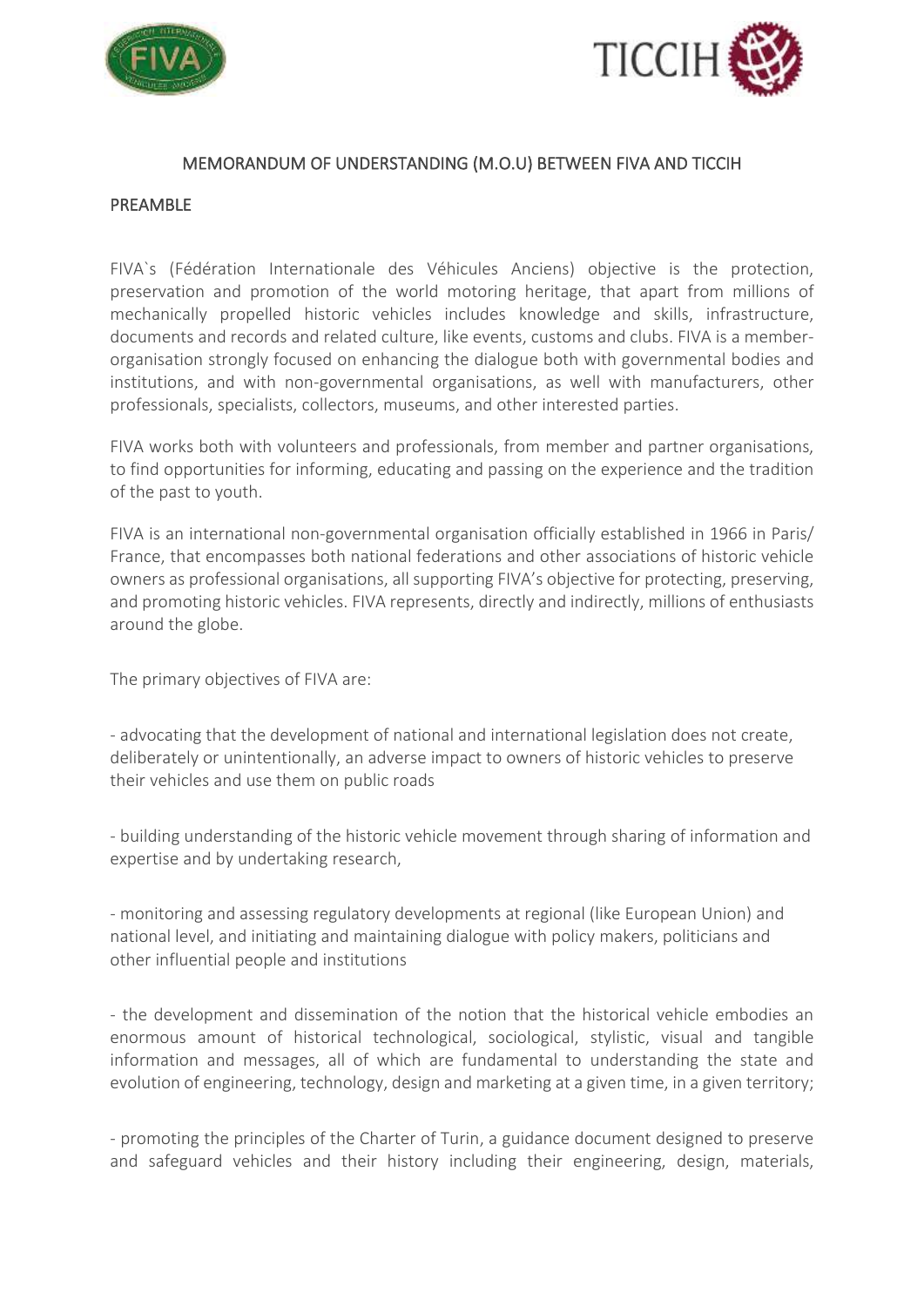



functions and documented histories, and their many diverse relationships with society and social environments.

In pursuit of these objectives, FIVA organises conferences, symposiums, and trainings, cooperates with stakeholders, and sustains different international events, such as exhibitions, regularity rallies, fairs and concourses.

FIVA regularly issues newsletters and other publications, and is active on the various social media.

FIVA member`s representatives from all over the world meet during the annual General Assembly, organised each year in another country, and in regional events organised by FIVA and its members.

### and

TICCIH's objective is to promote international cooperation in preserving, conserving, investigating, documenting, researching, interpreting, and advancing education of industrial heritage. This broad field focuses on the remains of industry – industrial sites, structures and infrastructure, machinery and equipment, housing, settlements, landscapes, products, processes, embedded knowledge and skills, documents and records, as well as the use and demonstration of this heritage in the present. Industrial heritage includes not only the remains of the Industrial Revolution, but also the traditional precursors from earlier centuries that reflect increased technical specialization, intensified productive capacity, and distribution and consumption beyond local markets, hallmarks of the rise of industrialization. Industrial heritage also includes the planning, policy-making and rehabilitation necessary to manage these remains in the face of deindustrialization.

TICCIH is an international body that includes historians, conservators, curators, architects, archaeologists, students, teachers, and heritage professionals with an interest in the development and conservation of industry and industrial society. Although TICCIH includes both individuals and institutions, it is organized through national associations in those countries where there is a recognized national body for industrial heritage.

The primary objectives of TICCIH are to:

- o promote conservation of best practices through communication and education;
- o encourage co-operation and the exchange of information and expertise on matters of conservation and management;
- o develop and disseminate awareness of the values of industrial heritage; and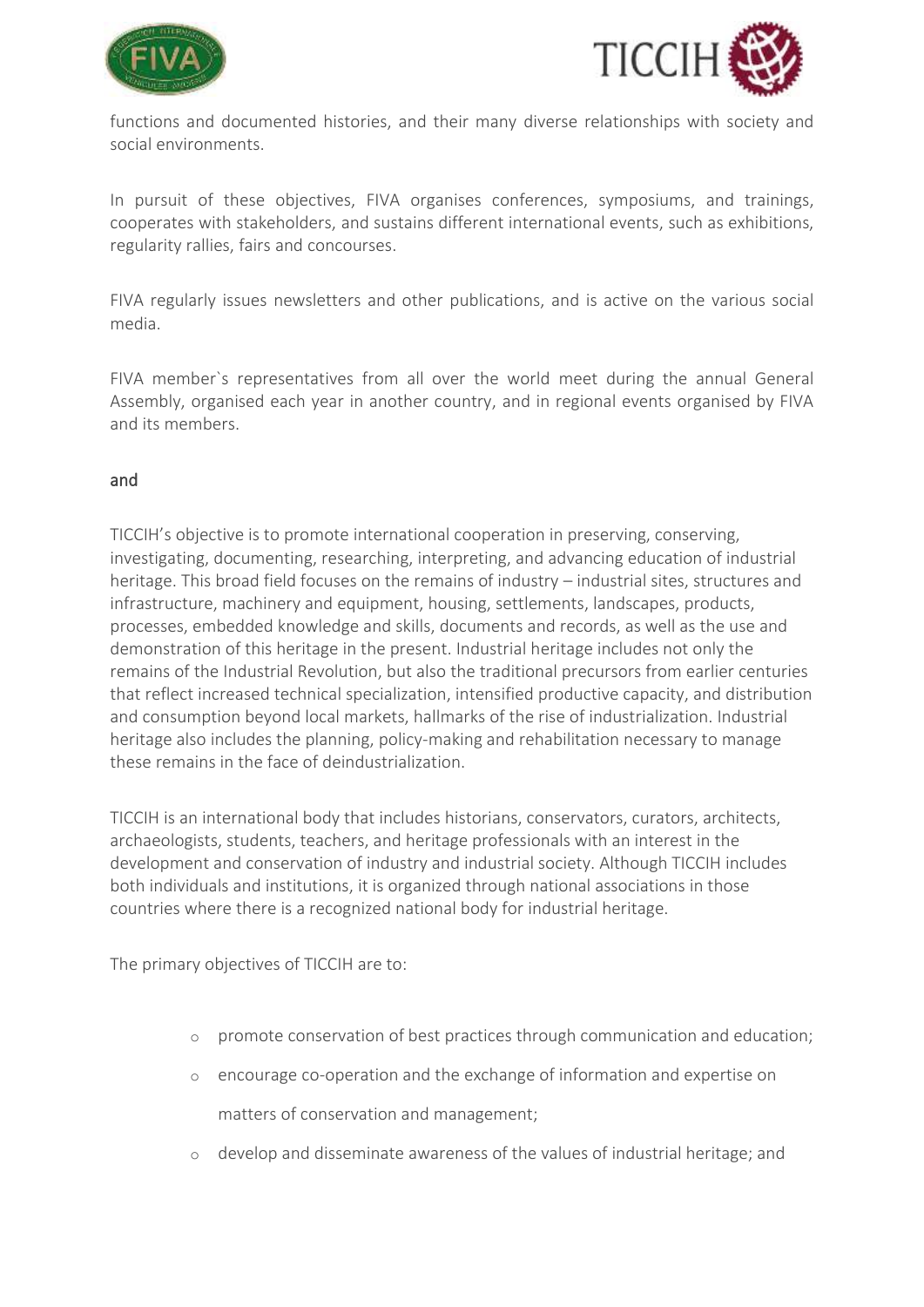



o encourage inventory and evaluation of industrial heritage resources.

In pursuit of these objectives, TICCIH publishes a quarterly online Bulletin that links members and reports on topical matters regarding our shared interests. TICCIH organizes regular triennial Congresses at various locations to exchange scientific perspectives, and also promotes intermediate conferences on topical and regional themes, often in concert with related organizations explicitly focused on promoting an international perspective. TICCIH also coordinates publication projects, such as the volume Industrial Heritage Re-tooled, the TICCIH guide to Industrial Heritage Conservation (2013). In addition, TICCIH occasionally undertakes specific research and educational projects for governments and nongovernmental agencies on matters related to industrial heritage conservation.

In view of the many areas of common interest that both Parties have identified they wish to enhance their cooperation through this Memorandum of Understanding.

### 2. OBJECTIVE OF THE MEMORANDUM OF UNDERSTANDING

The objective of this Memorandum of Understanding (MoU) is to establish a general framework of cooperation for joint or coordinated activities, like events, meetings, trainings, promotional activities and information exchange

The Parties agree to cooperate in the implementation of the activities and related items listed below, to the best of their ability and within available resources, and to appoint, at their own discretion, one or more officials within their organisations, tasked to take responsibility for the implementation of this MoU.

## 3. AREAS OF COOPERATION

The Parties will exchange information and research, and facilitate the global dialogue concerning the conservation of industrial heritage including motoring heritage, and contribute to enhancing the awareness of the importance and value for society of the living preservation of the heritage the Parties represent throughout the world. Potential areas for cooperation may include:

- $\circ$  promotion, recognition, and preservation of industrial heritage, including motoring heritage through the implementation of the FIVA` s principles of the Charter of Turin and TICCIH` s principles listed in The Nizhny Tagil Charter for The Industrial Heritage
- o Reciprocal participation in the other Party's newsletters/ bulletins by articles and/ or participation in specific events like congresses, fairs, etc.;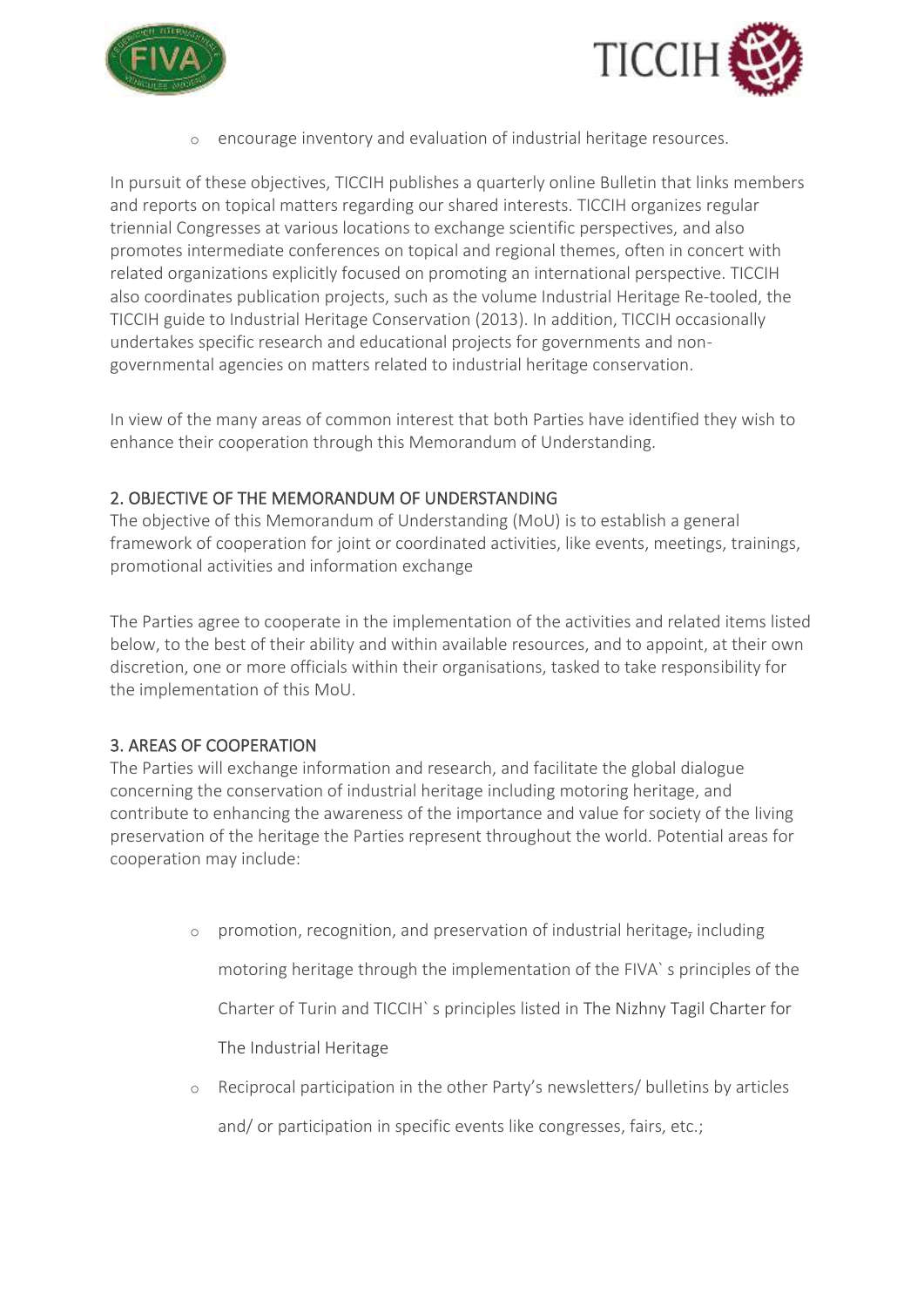



- o Reciprocal implementation of cooperation through communication mechanisms such as links on the Parties' websites;
- o Distribution of relevant information to the other Party's organization at appropriate occasions in order to encourage a better mutual knowledge within the memberships of both Parties,
- o Exchange of relevant publications by the other Party
- o Organisation once a year of a joint meeting with members of the Parties' boards, by the end of August, to allow the Parties to prepare their annual work plans for the following year;
- o Joint cooperation on projects focused on Youth.

## 4. FRAMEWORK FOR IMPLEMENTATION

A joint annual work plan will be developed and mutually agreed by the Parties by the end of August to indicate the activities that will take place during the following year.

The implementation of this MoU will be advanced through additional individual memoranda or contracts (annex to the MoU), as appropriate, in relation to agreed projects, which will specify the responsibilities for implementation, the overall budget, and the specific financial and other responsibilities of the Parties and any other partners for these projects.

Both Parties acknowledge that other areas of cooperation may be developed during the period of this agreement for inclusion in their joint and individual work plans.

### 5. EFFECTIVE DATE AND DURATION OF MEMORANDUM OF UNDERSTANDING

This Memorandum of Understanding shall come into force upon signature of both Parties, for an indefinite period.

Either Party may terminate this MoU by giving the other Party six (6) months' advance written notice of termination.

### 6. AMENDMENTS

This Memorandum of Understanding may be revised by mutual consent of both Parties, by the issuance of a written amendment, signed and dated by both Parties.

## 7. DISPUTES

The signatories to this Memorandum of Understanding undertake to settle amicably any differences that may arise between them over its implementation.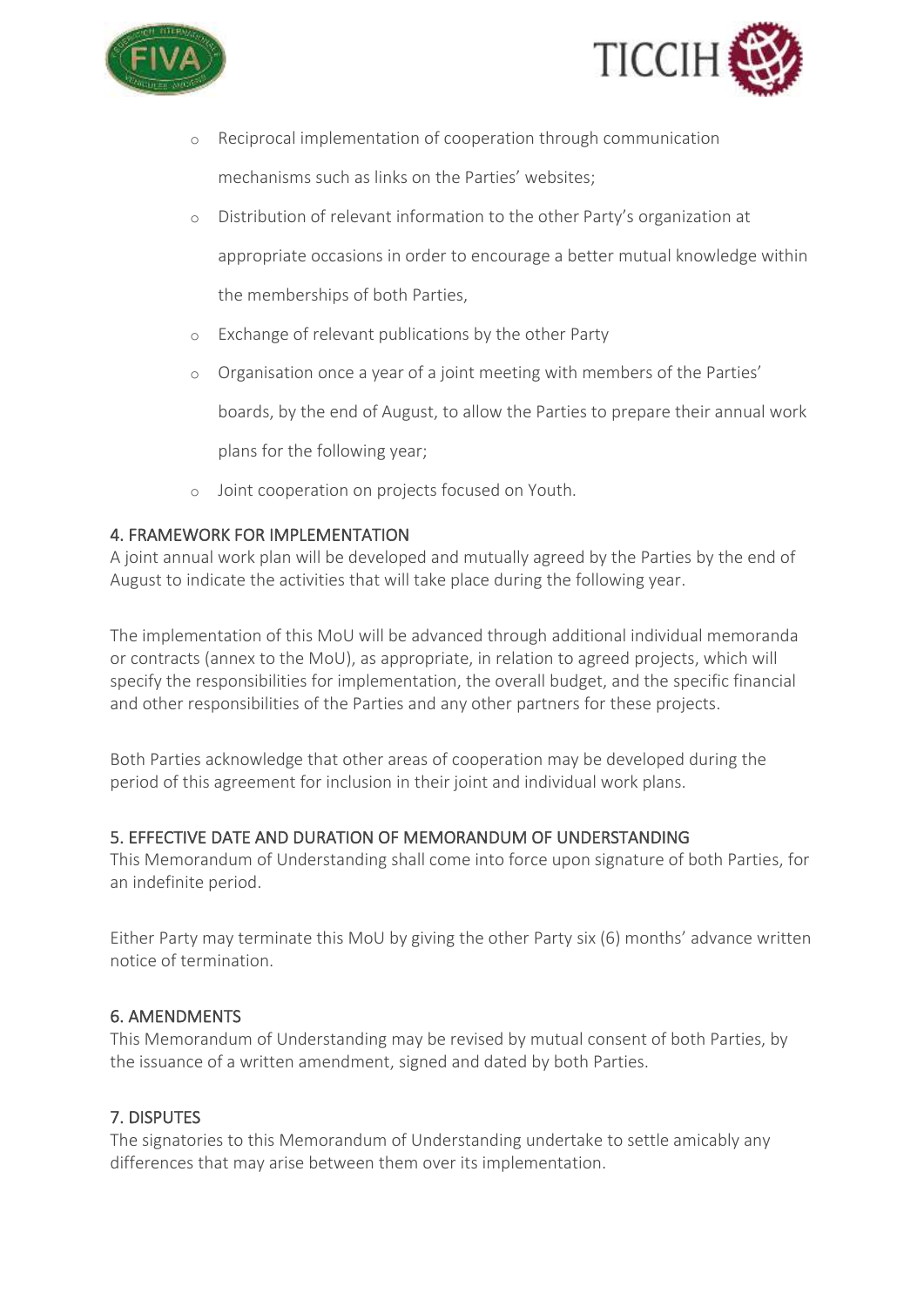



## 8. REPRESENTATION

Neither Party shall have the authority to incur any liability or make any commitment on behalf of the other Party vis a vis any third party, contractually or otherwise, without the other Party's advance express written consent.

## 9. PRIVILEGES AND IMMUNITIES

Nothing in or relating to this MoU shall be deemed a waiver of any of the privileges and immunities that FIVA or TICCIH enjoy pursuant to any bilateral host country agreement to which they are a party.

## 10. INTELLECTUAL PROPERTY

Intellectual property and copyright of all jointly developed documents in any form produced within the framework of this Memorandum of Understanding shall be understood to belong jointly to FIVA and TICCIH, unless otherwise specified in any agreement. Permission to make any commercial use of these documents requires the agreement of both Parties.

## 11. USE OF LOGOS

It is agreed that the logos of the Parties shall appear on the front cover of all publications, reports, and publicity material produced for activities undertaken to implement this Memorandum of Understanding, in their agreed upon form. The logos will be displayed alongside those of other partners for specific activities undertaken, as appropriate.

## 12. NOTICE

Any notice required by this Memorandum of Understanding shall be deemed properly given if sent as follows:

## lf to TICCIH

Dr Miles Oglethorpe TICCIH President c/o Historic Environment Scotland Longmore House, Salisbury Place, Edinburgh, EH9 1SH SCOTLAND, UK [TICCIH.President@gmail.com](mailto:TICCIH.President@gmail.com)